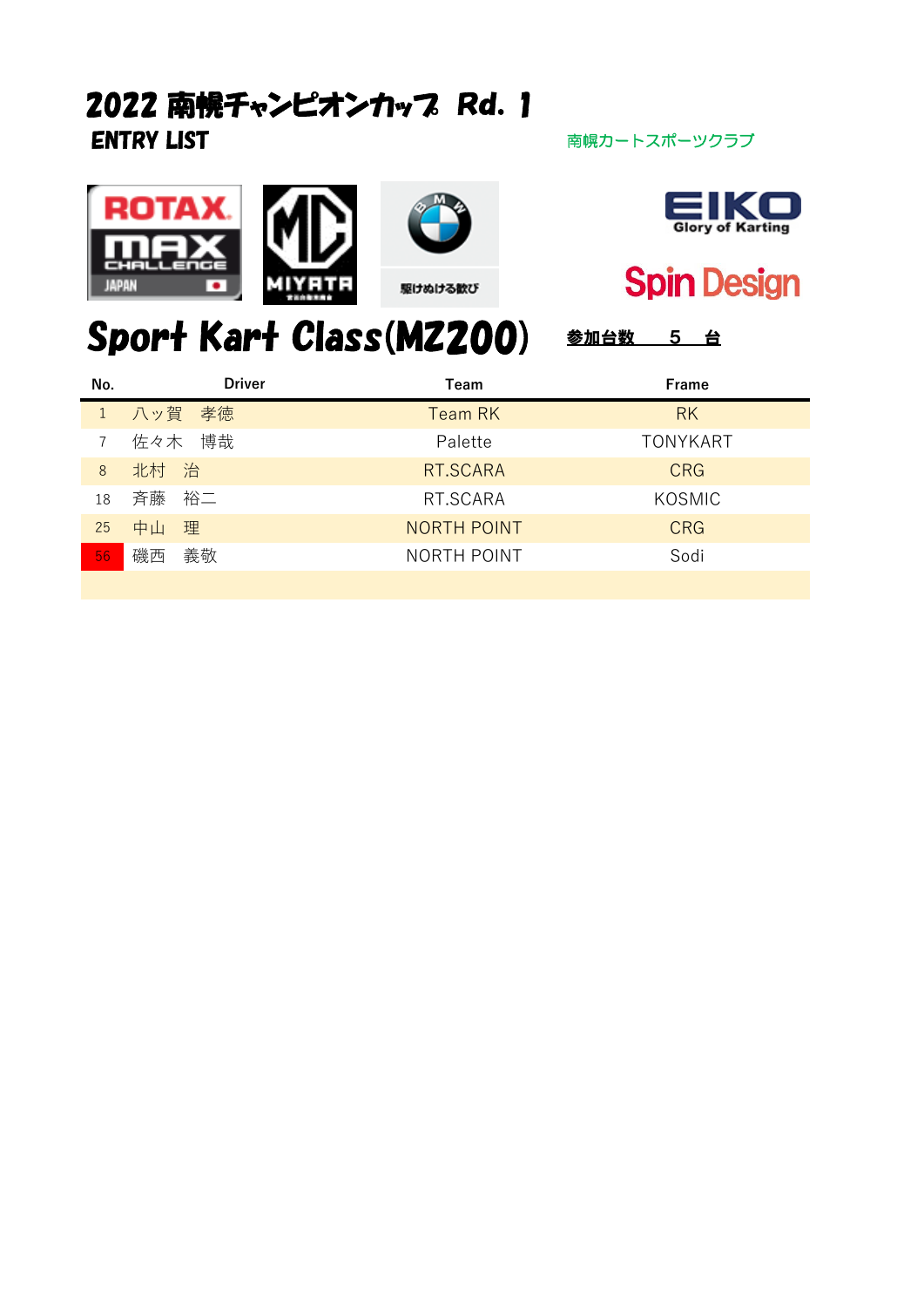## **ENTRY LIST** アイディスク インター 南幌カートスポーツクラブ 2022 北海道RMC Rd.1









# **Spin Design**

| <b>Novis class</b><br>13<br>台<br>参加台数 |               |                    |                       |  |
|---------------------------------------|---------------|--------------------|-----------------------|--|
| No.                                   | <b>Driver</b> | Team               | Frame                 |  |
| $\mathbf{1}$                          | 高妻 守          | RT.SCARA           | <b>KOSMIC</b>         |  |
| 4                                     | 津田貫久          | RT.SCARA           | <b>TONYKART</b>       |  |
| 5                                     | 柴田<br>上       | 3 9 Racing         | <b>KOSMIC</b>         |  |
| 9                                     | 永坂<br>嘉章      | NORTH POINT        | <b>TONYKART</b>       |  |
| 13                                    | 佐々木 一麿        | <b>NORTH POINT</b> | <b>TONYKART</b>       |  |
| 15                                    | 三浦<br>閣也      | エリス                | KOSMIC                |  |
| 19                                    | 貴司<br>柏谷      | RT.SCARA           | <b>KOSMIC</b>         |  |
| 23                                    | 中村<br>州利      | NORTH POINT        |                       |  |
| 24                                    | 智一<br>山内      | RT.SCARA           | <b>CROC PROMOTION</b> |  |
| 28                                    | 石倉<br>理彦      | RT.SCARA           | <b>CROC PROMOTION</b> |  |
| 36                                    | 遥空<br>立花      | RT.SCARA           | <b>BIREL ART</b>      |  |
| 40                                    | 塩塚<br>尚巳      | 3 9 Racing         | <b>BIREL ART</b>      |  |
| 41                                    | 清美<br>中野      | <b>NORTH POINT</b> | <b>EIKO</b>           |  |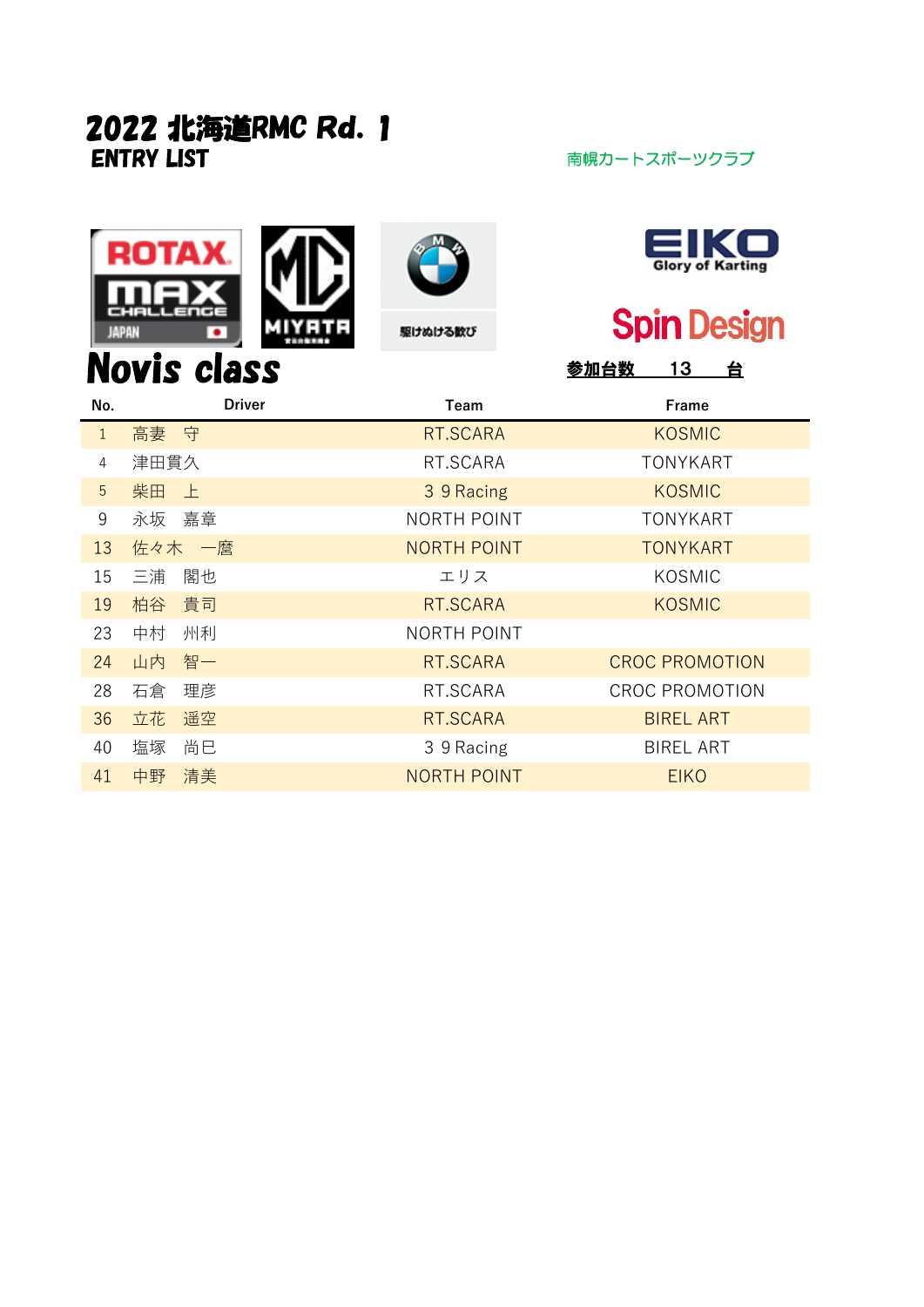#### ENTRY LIST アイディング アイディング 南幌カートスポーツクラブ 2022 北海道RMC Rd.1







## **Spin Design**

# Micro Max class **SADA** SADA A &

| No. | Driver   |    | Team       | Frame            |
|-----|----------|----|------------|------------------|
| 6   | 小野 蓮旺    | 11 | 3 9 racing | <b>TONY KART</b> |
| 10  | 廣田<br>琢磨 | 9  | 3 9 racing | Parolin          |
| 39  | 和田 朋也    | 9  | 3 9 racing | Parolin          |
| 66  | 小田桐の亮    | 9  | 3 9 racing | Parolin          |
|     |          |    |            |                  |